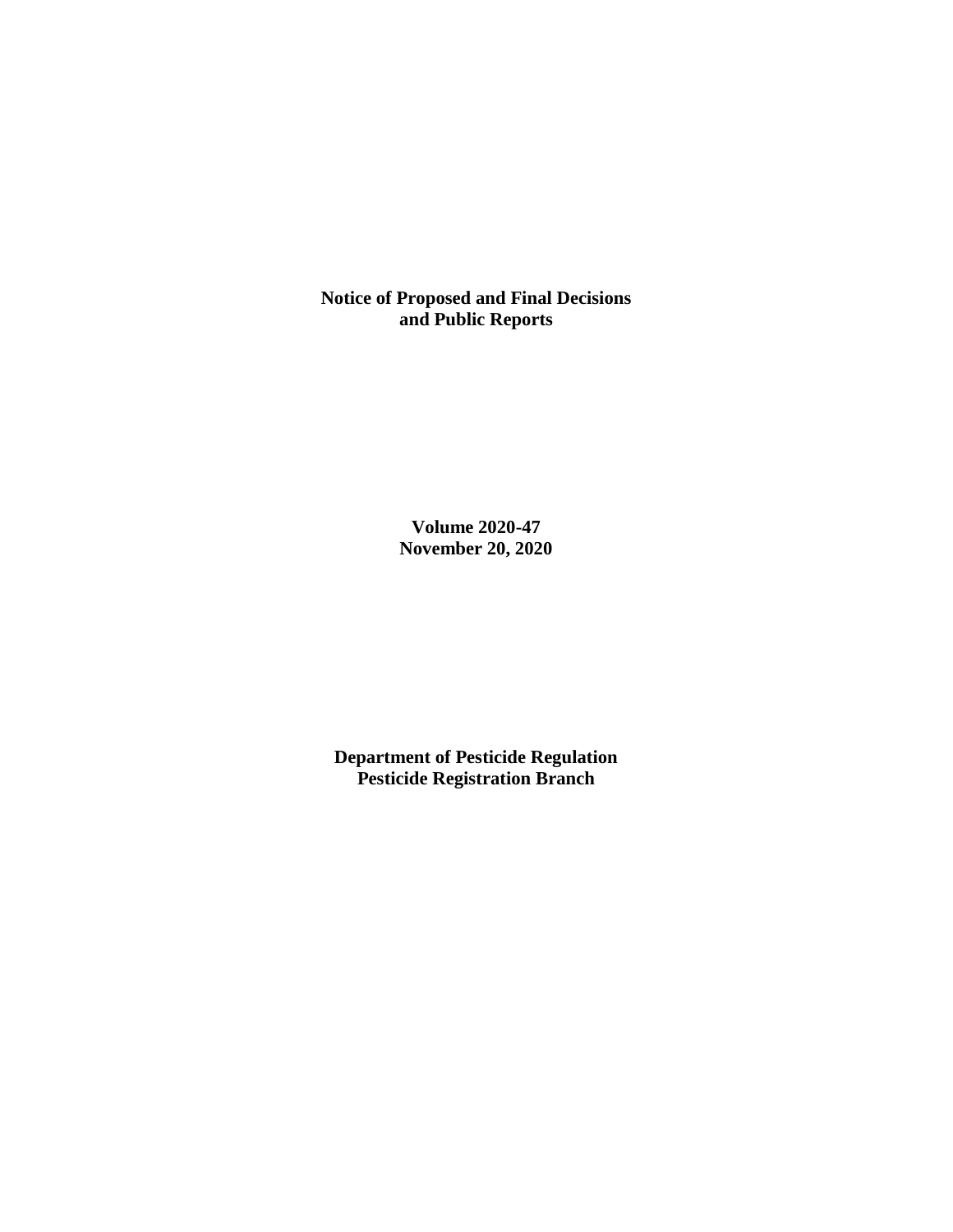## COMMENT PERIOD ENDS DECEMBER 20, 2020

# **NOTICE OF FINAL DECISIONS TO REGISTER PESTICIDE PRODUCTS AND WRITTEN EVALUATION**

Pursuant to Title 3, California Code of Regulations section 6255, the Director of the Department of Pesticide Regulation (DPR), files this Notice of Final Decisions to Register Pesticide Products with the Secretary of the Resources Agency for posting. This notice must remain posted for a period of 30 days for public inspection. Between the time DPR posts a proposed registration decision for public comment and DPR makes a final decision regarding the product, nonsignificant changes may be made to the product label (e.g., revising the product name, changing a master label to an end-use marketing label, correcting typographical errors). If the changes are not significant, DPR will not re-notice the product for public review and comment. However, if significant changes are made to the product label that substantially affect DPR's analysis on direct or indirect significant adverse environmental or human health impacts that can reasonably be expected to occur from the proposed decision, DPR will re-notice the product label for public review and comment.

In addition, for any product that is posted proposed to register as a conditional registration, the registrant may address the conditions of registration by providing the appropriate data or modifying the product label (e.g., remove use site, add "not for use in California" to a use site) during the posting period. If the registrant adequately addresses the conditions of registration during the posting period and the resulting change to the product label is not significant such that DPR must re-post the product label for review and public comment, DPR will post the product below, but will no longer have a "conditional" designation by the registration type.

For information about submitting a request for any documents related to this notice, please visit [https://www.cdpr.ca.gov/public\\_r.htm.](https://www.cdpr.ca.gov/public_r.htm)

To view the public report that was issued when the product was proposed for registration, click on the hyperlinked Tracking Number for the product.

*Tracking Number with hyperlink to public report – (EPA Registration Number) Applicant / Brand Name*

[293127](https://www.cdpr.ca.gov/docs/registration/nod/public_reports/293127.pdf) - (69587 - 6) RUST-OLEUM CORPORATION MOLD BLOCKING PRIMER USE: BACTERICIDE, FUNGICIDE - FOR THE CONTROL OF ORGANISMS SUCH AS MOLD, MILDEW, AND ODOR CAUSING BACTERIA ON NON-POROUS INTERIOR AND EXTERIOR APPLICATION SURFACES IN SITES SUCH AS FACTORIES, WAREHOUSES, STORAGE FACILITIES, HOSPITALS, SCHOOLS, AND PRISONS TYPE: SECTION 3 REGISTRATION - ACTIVE INGREDIENT(S): 3-IODO-2-PROPYNYL BUTYLCARBAMATE CAS NUMBER(S): 55406-53-6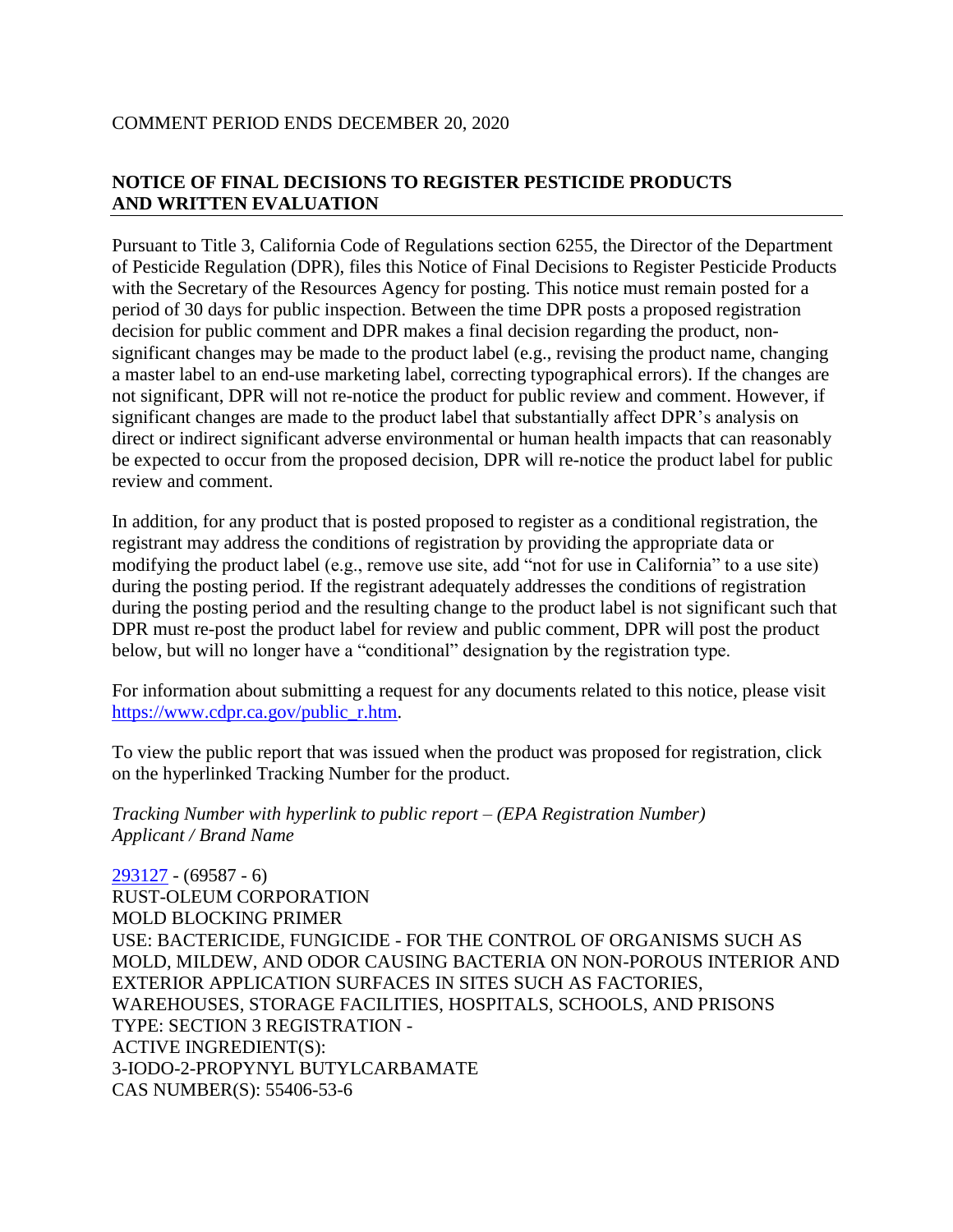**Notice of Final Decisions to Register (Continued) Page 2**

[294874](https://www.cdpr.ca.gov/docs/registration/nod/public_reports/294874.pdf) - (70299 - 22) BIOSAFE SYSTEMS, LLC OXIPHOS USE: BACTERICIDE, FUNGICIDE - FOR THE CONTROL OF DISEASES SUCH AS DOWNY MILDEW, POWDERY MILDEW, AND LATE BLIGHT ON ORNAMENTALS, BEDDING PLANTS, AND CROPS SUCH AS BROCCOLI, HOPS, POTATO, SUGAR BEET, CELERY, AND EGGPLANT TYPE: SECTION 3 LABEL AMENDMENT - TO ADD CLAIMS ON GRAPES, POTATOES, AND CUCURBIT CROPS; TO REVISE THE APPLICATION RATES ON DOWNY MILDEW; AND TO CORRECT TYPOGRAPHICAL ERRORS THROUGHOUT THE LABEL ACTIVE INGREDIENT(S): HYDROGEN PEROXIDE POTASSIUM PHOSPHITE CAS NUMBER(S): 7722-84-1 , 13492-26-7 , 13977-65-6

[293708](https://www.cdpr.ca.gov/docs/registration/nod/public_reports/293708.pdf) - (71711 – 25 – 67690) SEPRO CORPORATION OCTANE 2% SC HERBICIDE USE: HERBICIDE - FOR THE CONTROL OF BROADLEAF WEEDS SUCH AS DOLLARWEED, CARPETWEED, AND CHICKWEED IN SITES SUCH AS NURSERIES AND ORNAMENTAL PLANTINGS, SOD FARMS, CHRISTMAS TREES AND CONIFER PLANTATIONS, AND ESTABLISHED ORNAMENTAL TURF TYPE: SECTION 3 LABEL AMENDMENT – CONDITIONAL – TO ADD USE FOR CONTROL OF SILVERY THREAD MOSS ACTIVE INGREDIENT(S): PYRAFLUFEN-ETHYL CAS NUMBER(S): 129630-19-9

[295225](https://www.cdpr.ca.gov/docs/registration/nod/public_reports/295225.pdf) - (88847 - 6) VESTARON CORPORATION SPEAR T LIQUID CONCENTRATE USE: INSECTICIDE - FOR THE CONTROL OF INSECTS SUCH AS WHITEFLIES, THRIPS, AND TWO-SPOTTED SPIDER MITES ON GREENHOUSE AND FIELD CROPS SUCH AS ORNAMENTALS, CUCUMBERS, CILANTRO, CARROT, POTATO, AND **SOYBEAN** TYPE: SECTION 3 LABEL AMENDMENT - TO UPDATE ADDRESS, TO REPLACE "MADE IN ITALY" WITH "MADE IN USA", AND TO ADD USE ON HEMP AND TOBACCO CROPS ACTIVE INGREDIENT(S): GS-OMEGA/KAPPA-HXTX-HV1A (VERSITUDE PEPTIDE) CAS NUMBER(S): (NO CAS NUMBER)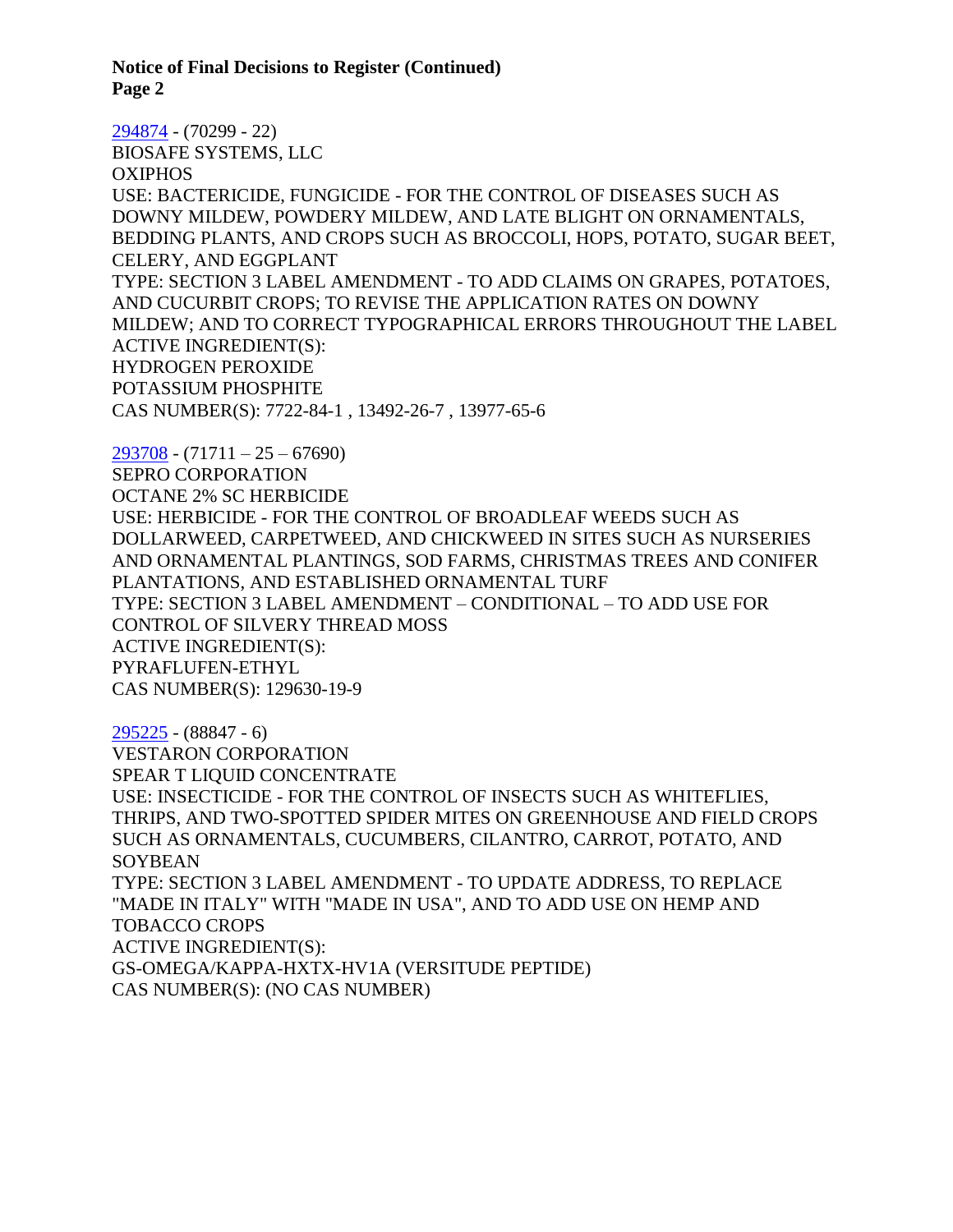## **Notice of Final Decisions to Register (Continued) Page 3**

### [295224](https://www.cdpr.ca.gov/docs/registration/nod/public_reports/295224.pdf) - (88847 - 6)

VESTARON CORPORATION SPEAR-LEP USE: INSECTICIDE - FOR THE CONTROL OF INSECTS SUCH AS GREEN CLOVERWORMS, HORNWORMS, AND CUTWORMS ON CROPS SUCH AS BROCCOLI, GARLIC, CARROT, CUCUMBER, CANOLA, AND ALMOND TYPE: SECTION 3 LABEL AMENDMENT - TO UPDATE ADDRESS, TO REPLACE "MADE IN ITALY" WITH "MADE IN USA," AND TO ADD USE ON HEMP AND TOBACCO CROPS ACTIVE INGREDIENT(S): GS-OMEGA/KAPPA-HXTX-HV1A (VERSITUDE PEPTIDE) CAS NUMBER(S): (NO CAS NUMBER)

### **Written Evaluation**

Pursuant to Title 3, California Code of Regulations section 6254, this notice includes a written evaluation of significant environmental points raised in comments submitted during the review and comment period required by Title 3, California Code of Regulations section 6253 for any of the products listed above.

## **DPR received no comments on the above listed products.**

Tulio Macedo

 Tulio Macedo, Chief Pesticide Registration Branch 11/20/2020

Dated